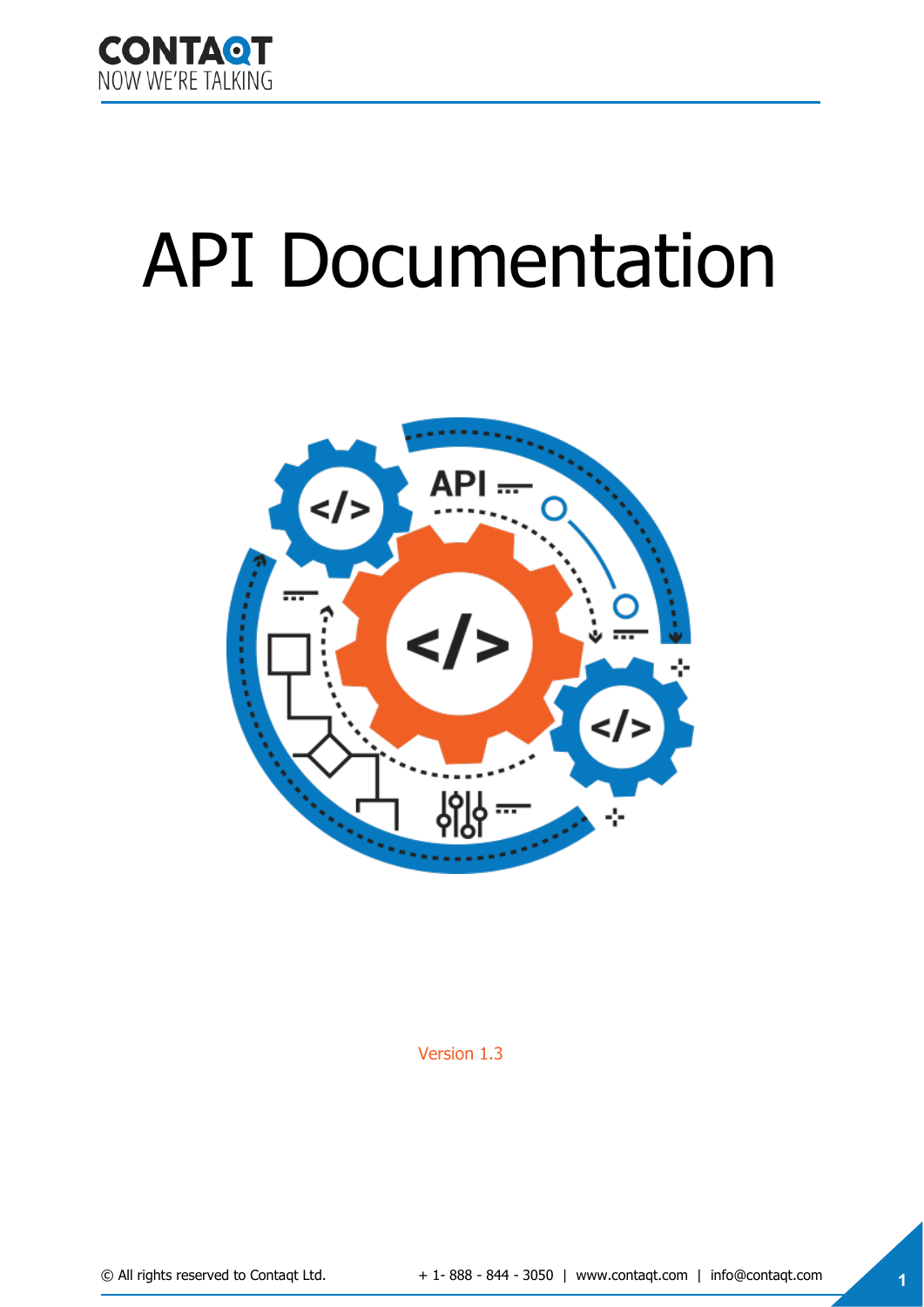

# API Documentation **Contents**

| Common                           | 3              |
|----------------------------------|----------------|
| Authentication                   | 3              |
| Originate a Call - Click To Call | $\overline{4}$ |
| <b>Phone Lists</b>               | 5              |
| <b>Phone List Leads</b>          | 6              |
| <b>Users</b>                     | 8              |
| Agents                           | 11             |
| Events                           | 15             |
| Queues                           | 17             |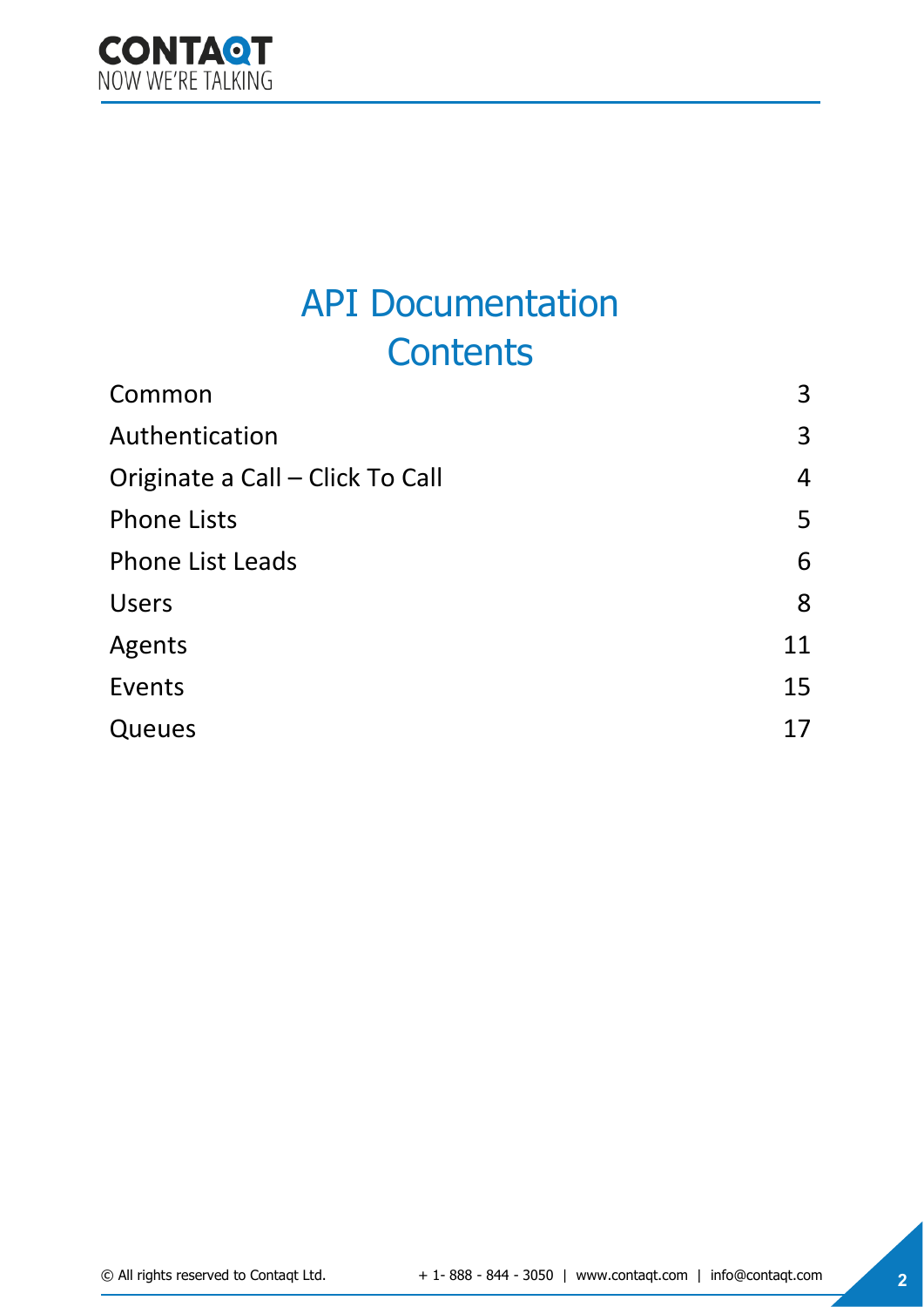### <span id="page-2-0"></span>Common

Our API is REST-based web-service.

All URLs referenced in the documentation have the same following base:

https://{your\_URL}

All API requests return JSON object with 'success' flag and optional error message 'msg'.

| <b>SUCCESS</b> | Success status (boolean true or false)    |
|----------------|-------------------------------------------|
| msq            | (optional) error message if success=false |
| data           | (optional) results                        |

Tip: Use the UI with Chrome developer console (network tab), to see examples of requests and submitted/returned data.

### <span id="page-2-1"></span>Authentication

We use key authentication.

To setup a key create or edit user in the UI.

Go to the Security tab to generate and copy API Auth Key.

To add required permissions to the user, you'll need Call Center API permission and permission for modules you want to manage with that user.

For additional security, it is good to limit the API user to IP Range or Country. Add the parameter api key to every request (GET, POST, etc.)

**Requests with wrong or missing api\_key will return with HTTP code 401 and msg: "Unauthorized".**

### <span id="page-2-2"></span>Originate a Call – Click To Call

Click to Call allows you to perform outbound calls by launching an API URL request with a click of a button.

It benefits your agents by enabling them to reach more leads, simplify the calling process, and increase their call time and efficiency.

#### **Generate:**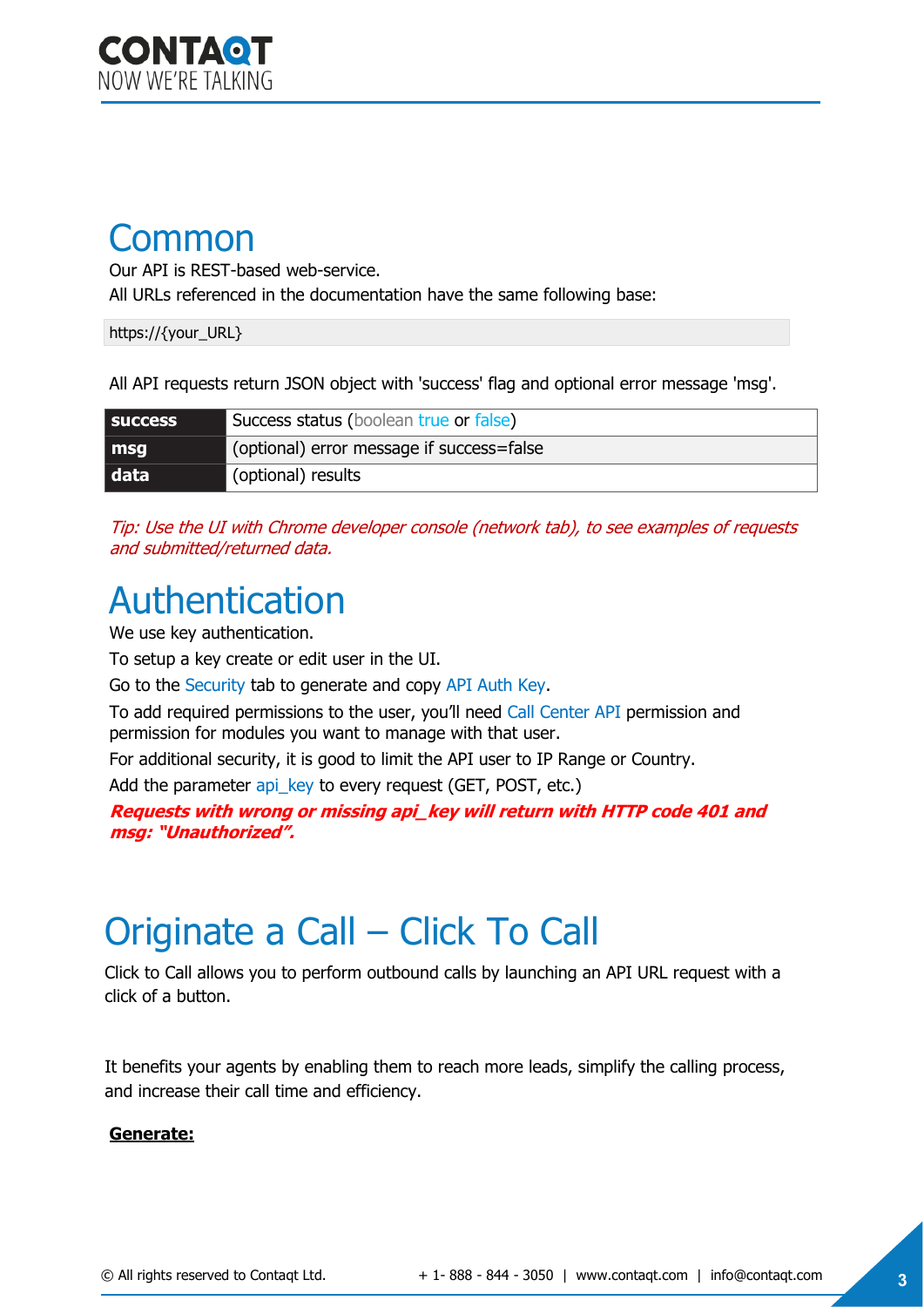**CONTAQT** NOW WF'RE TAI KING

#### GET

/api/cc\_agent/originate?device\_id={id}&cid={id}&destination={number}&lead\_ id={id}&api\_key={key}

#### **Parameters:**

| <b>Parameter name</b>                                   | <b>Type</b> | <b>Required</b> | <b>Description</b>                     |  |
|---------------------------------------------------------|-------------|-----------------|----------------------------------------|--|
| destination                                             |             | required        | Destination phone number.              |  |
| device id                                               |             | optional        | Id of device.                          |  |
| user_id                                                 |             | optional        | Id of agent/user.                      |  |
|                                                         |             |                 | If no device_id, extension, user_id    |  |
|                                                         |             |                 | provided - used session user's device. |  |
| extension                                               |             | optional        | Extension (must be routed to Device or |  |
|                                                         |             |                 | User).                                 |  |
| cid                                                     |             | optional        | Caller id number                       |  |
| c <sub>nam</sub>                                        |             | optional        | Caller id name                         |  |
| display_cid                                             |             | optional        | Caller id number for caller            |  |
| display_cnam                                            |             | optional        | Caller id name for caller              |  |
| lead id                                                 |             | optional        | Lead id                                |  |
| sip auto answer                                         |             | optional        | Send auto answer to agent's device     |  |
| required one of parameters: device_id/user_id/extension |             |                 |                                        |  |

#### **Return:**

Success – true/false

Uuid – If originate was successful (agent picked the phone)

#### **Example**

```
https://{your_URL}/api/cc_agent/originate?device_id={id}&cid={id}&destinat
ion={number}&lead_id={id}&api_key={key}
```
#### **JSON Response**

```
{
     "Success": true, 
     "uuid": "70b27a69-1363-42e1-9c37-4f9c159beb3b"
}
```
### <span id="page-3-0"></span>Phone Lists

You can create a new phone list or manage an existing one via API request. Phone lists can be used for a variety of purposes, such as leads for a dialer, Do Not Call list, special numbers list, and more.

#### **Phone List Parameters:**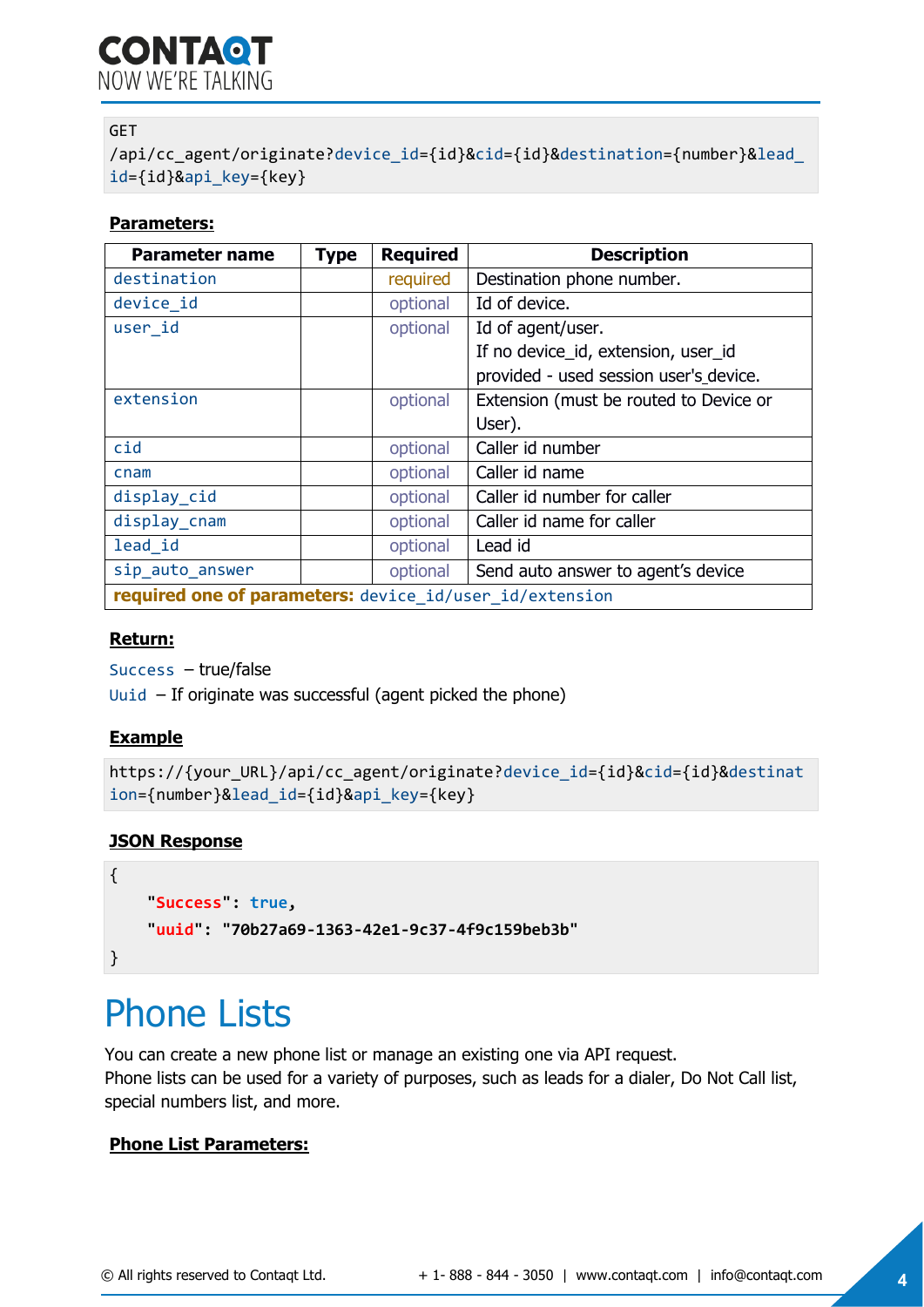

| <b>Parameter name</b> | Type   | <b>Required</b> | <b>Description</b>                  |
|-----------------------|--------|-----------------|-------------------------------------|
| id                    | int    | optional        | (read only)                         |
| name                  | string | required        | Name of list (required)             |
| list rows             | int    |                 | Number of leads in list (read only) |

#### **Phone List Methods**

| <b>URL</b>                 | <b>Method</b> | <b>Description</b>                                            |
|----------------------------|---------------|---------------------------------------------------------------|
| /api/phone_list            | <b>GET</b>    | Get list of all phone-lists                                   |
| /api/phone_list/{id}       | <b>GET</b>    | Get specific user data                                        |
| /api/phone_list/?q={query} | <b>GET</b>    | Get list of users matched the query,<br>$q$ – query by name   |
| /api/phone_list/{id}       | PUT           | Update specific record. Only submitted<br>values are updated. |
| /api/phone_list            | <b>POST</b>   | Create new phone-list                                         |
| /api/phone_list/{id}       | <b>DELETE</b> | Delete phone-list                                             |

#### **Example**

```
GET
https://{your_URL}/api/phone_list?api_key={key}
```
#### **JSON Response**

```
{
     "Success": true, 
     "data": [
          {
             id : XXX,
              "account_id": XXXX, 
              "name": "XXXXXXXXXXXX", 
             list rows": 4
          }
     ]}
```
### Phone List Leads

The Phone list leads are the individual leads in each phone list. A lead with the same phone number can appear only once in a phone list.

| Parameter name | <b>Type</b> | <b>Required</b> | <b>Description</b> |
|----------------|-------------|-----------------|--------------------|

**Lead Parameters:**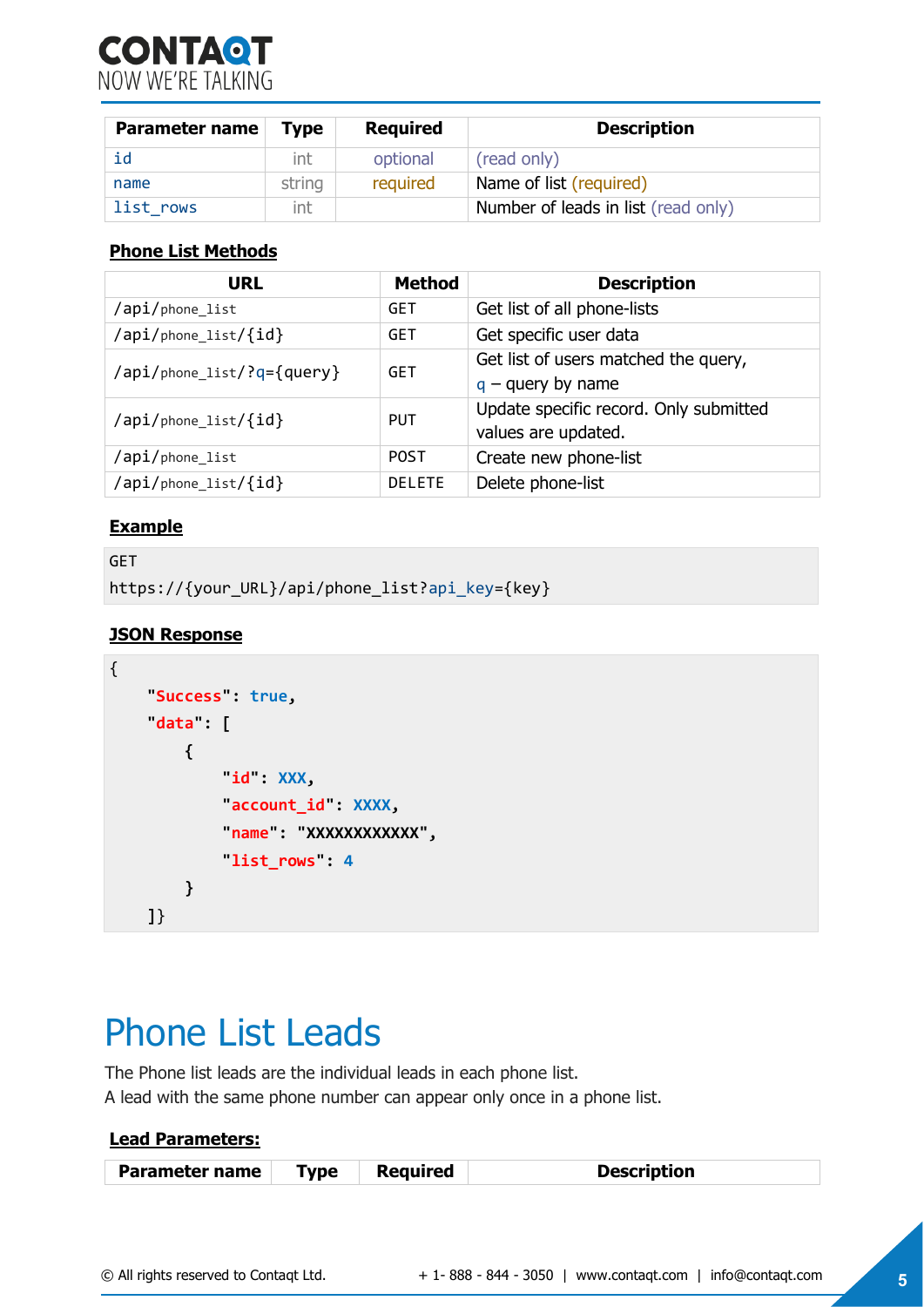

| phone        | string         | required | Phone number                                                      |
|--------------|----------------|----------|-------------------------------------------------------------------|
| name         | string         | optional | Lead name (optional)                                              |
| lead id      | string         | optional | Lead ID (optional)                                                |
| priority     | int            | optional | Lead priority (larger number first)<br>(optional, default:0)      |
| tags         | string         | optional | Tags (will be added to call) (optional)                           |
| ext api vars | json<br>object | optional | Custom variables (could be used in<br>conditional routes and API) |

#### **Manage Leads (phone numbers) Methods**

| /api/phone list/{id}/lead        | <b>GET</b>        | Get all leads<br>{phone, lead_id, priority, name, tags,<br>$ext\_api\_vars\}$                       |
|----------------------------------|-------------------|-----------------------------------------------------------------------------------------------------|
| /api/phone list/{id}/lead        | <b>POST</b>       | Add lead. Object or Array of objects<br>[{phone, name, lead_id, priority, tags,<br>$ext$ api vars}] |
| /api/phone_list/{id}/lead/{phone | <b>PUT</b>        | Update single lead                                                                                  |
| /api/phone_list/{id}/lead/{phone | <b>DELET</b><br>E | Delete single lead                                                                                  |
| /api/phone list/{id}/lead        | <b>DELET</b><br>E | Delete multiple leads<br>JSON Array of phone numbers in BODY<br>$[$ "1234567"]                      |

#### **Example**

```
GET
https://{your_URL}/api/phone_list/XXX/?api_key={key}
```

```
{
     "Success": true, 
     "data": [
          {
              "id": "972xxxxxxx", 
              "phone": "972xxxxxxx", 
              "lead_id": "3", 
             priority : 1,
              "name": "ABC office", 
              "tags": null, 
              "ext_api_vars": { }
          }, 
          {
              "id": "191YYYYYYYYY",
```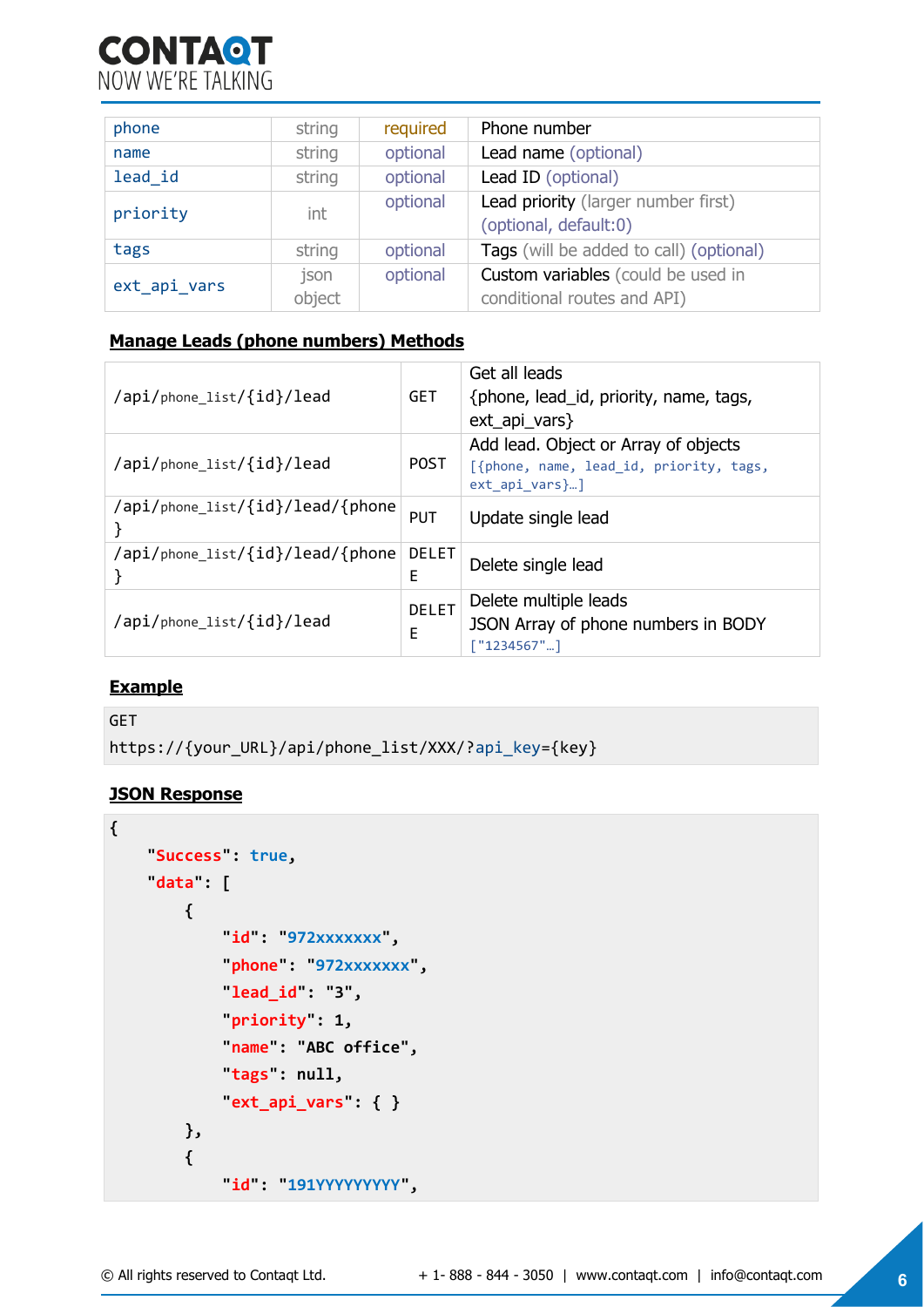

```
 "phone": "191YYYYYYYYY", 
               "lead_id": "2", 
               "priority": 1, 
               "name": "Mike US", 
               "tags": null, 
               "ext_api_vars": { }
          }, 
          {
               "id": "97254XYXYXYX", 
               "phone": "97254XYXYXYX", 
               "lead_id": "04", 
               "priority": 1, 
               "name": "Mike Cell", 
               "tags": null, 
               "ext_api_vars": null
          }
     ]
}
```
# <span id="page-6-0"></span>**Users**

You can create users, update users, login/logout users and control all of your user information via API. This allows for customer data access.

#### **User Methods**

| <b>URL</b>                          | <b>Method</b> | <b>Description</b>                                                                                                                             |
|-------------------------------------|---------------|------------------------------------------------------------------------------------------------------------------------------------------------|
| /api/user                           | <b>GET</b>    | Get list of all users                                                                                                                          |
| /api/user/{id}                      | <b>GET</b>    | Get specific user data                                                                                                                         |
| /api/user/?q={query}&<br>is agent=0 | <b>GET</b>    | Get list of users matched the query,<br>$q$ – query filter, will match name, username or email<br>of user<br>is agent= $1$ – list only agents. |
| /api/user/{id}                      | <b>PUT</b>    | Update specific record. Only submitted values are<br>updated.<br>Response will contain 'data' property object with all<br>record's values      |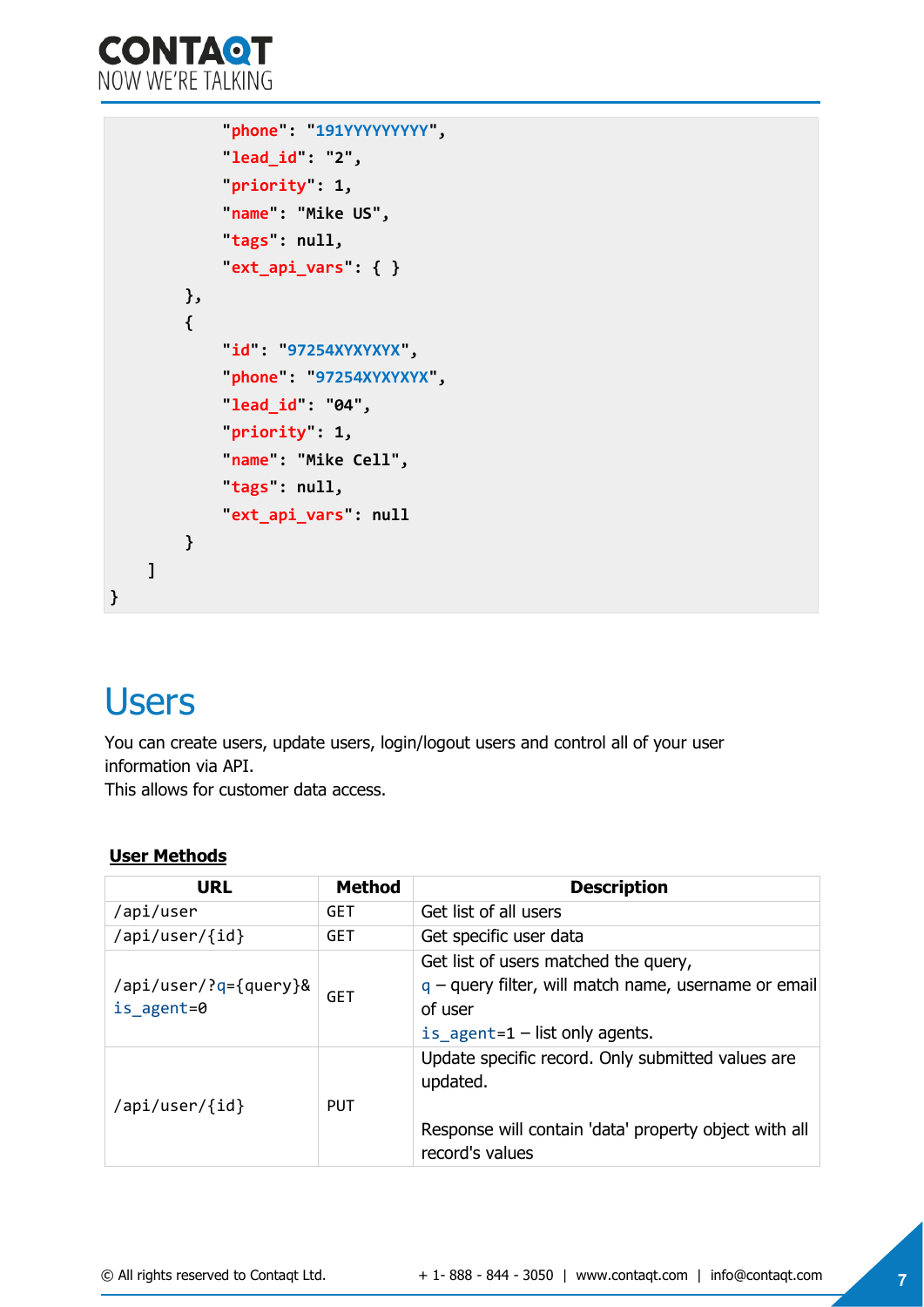

| /api/user             | <b>POST</b>   | Create new user<br>Response will contain 'data' property object with<br>new record's values               |
|-----------------------|---------------|-----------------------------------------------------------------------------------------------------------|
| /api/user/{id}        | <b>DELETE</b> | Delete user                                                                                               |
| /api/user/login       | <b>POST</b>   | Log-in user                                                                                               |
| /api/user/logout      | <b>GET</b>    | Log-out user                                                                                              |
| /api/user/{id}/queues | <b>REST</b>   | Manage queues (see Manage queue agents)<br>Format: [[queue id, mode, position, level,<br>timegroup $id$ , |

#### **User Parameters:**

| <b>Parameter name</b>      | <b>Type</b> | <b>Required</b> | <b>Description</b>                                                                                                                              |
|----------------------------|-------------|-----------------|-------------------------------------------------------------------------------------------------------------------------------------------------|
| id                         | int         | optional        | (read only)                                                                                                                                     |
| active                     | int         | optional        | (0 or 1)                                                                                                                                        |
| account id                 | int         | optional        | (read only)                                                                                                                                     |
| is agent                   | bool        | optional        | Make user a CallCenter agent                                                                                                                    |
| in reports                 | bool        | optional        | Include in reports                                                                                                                              |
| name                       | string      | required        | User full name (required)                                                                                                                       |
| username                   | string      | required        | (required)                                                                                                                                      |
| password                   | string      | required        | Write only, not shown in<br>get/list results (required)<br>Must contain minimum 8<br>characters, numbers,<br>uppercase and lowercase<br>letters |
| email                      | string      | required        | (required)                                                                                                                                      |
| timezone                   | string      | optional        | Timezone string (Example:<br>'Asia/Jerusalem') (Default:<br>'UTC')                                                                              |
| sites                      | array       | optional        | List of sites IDs                                                                                                                               |
| groups                     | array       | optional        | User Groups IDs                                                                                                                                 |
| intercept_groups           | array       | optional        | <b>Intercept Groups IDs</b>                                                                                                                     |
| intercept_other_grou<br>ps | array       | optional        | Intercept Other Groups IDs                                                                                                                      |
| geo limit                  | string      | optional        | Comma separated list of 2<br>chars country codes<br>(Example: 'IL,US')<br>If not empty, will limit login<br>to selected countries.              |
| follow me                  | int         | optional        | Follow me strategy.<br>0:simultaneously,<br>other: Interval in seconds                                                                          |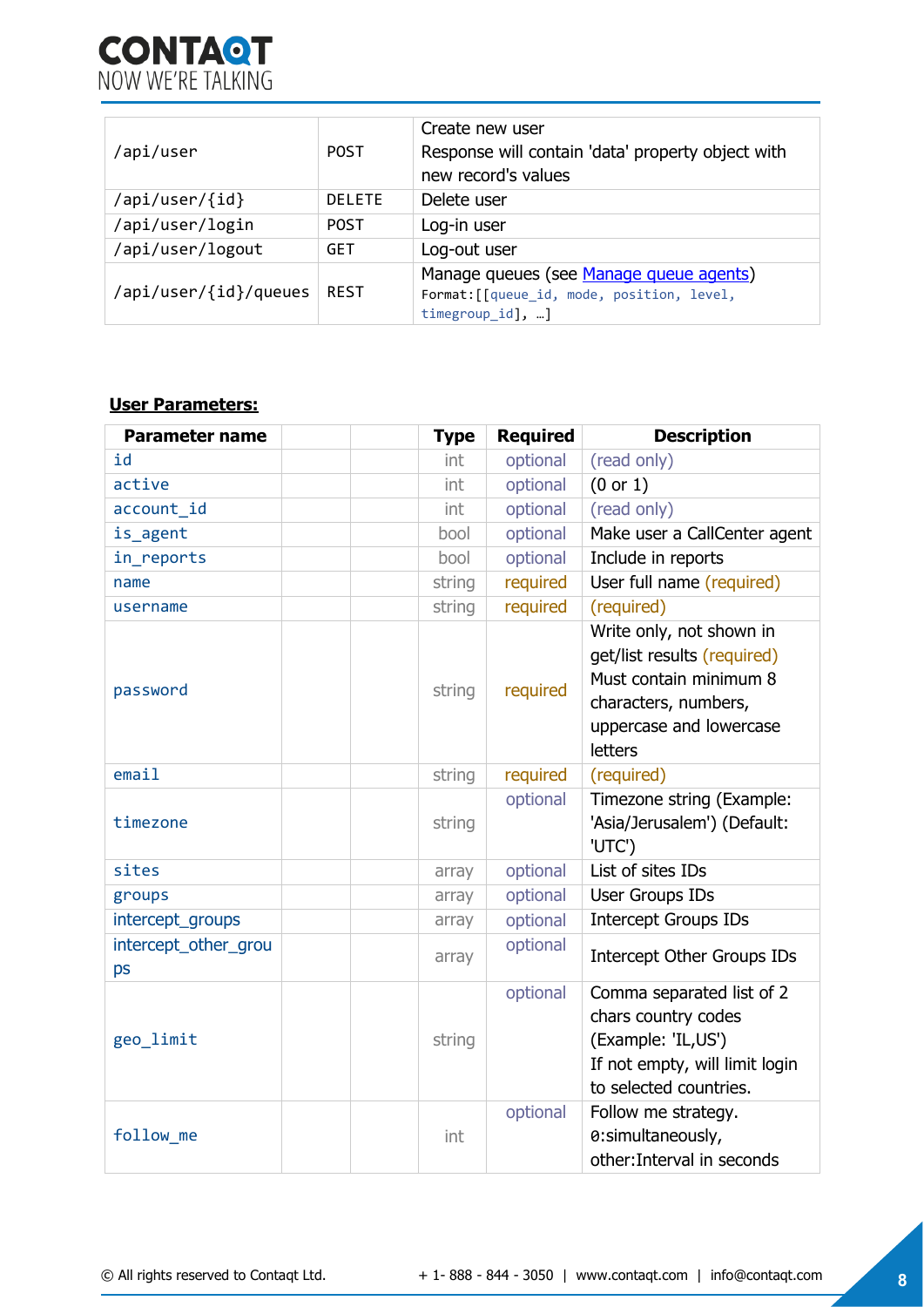

| last_login   | int        | optional | Last login epoch (unix<br>timestamp) (read only)                                                                                             |
|--------------|------------|----------|----------------------------------------------------------------------------------------------------------------------------------------------|
| ts           | int        | optional | Creation date epoch (unix<br>timestamp) (read only)                                                                                          |
| follow me    | int        | optional | Default devices ring strategy<br>- delay between switch to<br>next device.                                                                   |
| devices      | array      | optional | Array of objects, devices<br>assigned to user (read only)<br>Example: [{device_id:1,<br>ring:0, delay:0, timeout:0,<br>name: 'device name'}] |
| extensions   | string     | optional | Extensions directly routed to<br>user (coma separated list)<br>(read only)                                                                   |
| dids         | string     | optional | DIDs directly routed to user<br>(coma separated list) (read<br>only)                                                                         |
| $dr_id$      | int        | optional | Dial Rule ID - override<br>account.dr_id                                                                                                     |
| call timeout | int        | optional | Voice-mail timeout (in<br>seconds)                                                                                                           |
| vm id        | int        | optional | Voice-mail Box ID                                                                                                                            |
| vm name      | string     | optional | Voice-mail Box Name (read<br>only)                                                                                                           |
| pgroup_id    | int        | optional | Permission group ID                                                                                                                          |
| pgroup       | string     | optional | Permission group name (read<br>only)                                                                                                         |
| permissions  | objec<br>t | optional | Permission group overrides                                                                                                                   |
| queue_perms  | array      | optional | List of permitted queues.<br>Format: [[queue_id,<br>mode, position, level,<br>$timegroup_id], $ ]                                            |

|                 | Device settings override |  |                 |                                                                                                                          |
|-----------------|--------------------------|--|-----------------|--------------------------------------------------------------------------------------------------------------------------|
| override device |                          |  | bool   optional |                                                                                                                          |
|                 |                          |  |                 | ecnam, ecnum, ocnam, ocnum, user record, cnum by country,<br>blf ext, rec inb ext, rec out ext, rec inb int, rec out int |

|          | <b>Real-time status</b>                        |  |  |  |  |
|----------|------------------------------------------------|--|--|--|--|
| pause id | optional (read only)<br>int                    |  |  |  |  |
| online   | optional (read only)<br>int                    |  |  |  |  |
| queues   | optional Joined queue ids (read only)<br>arrav |  |  |  |  |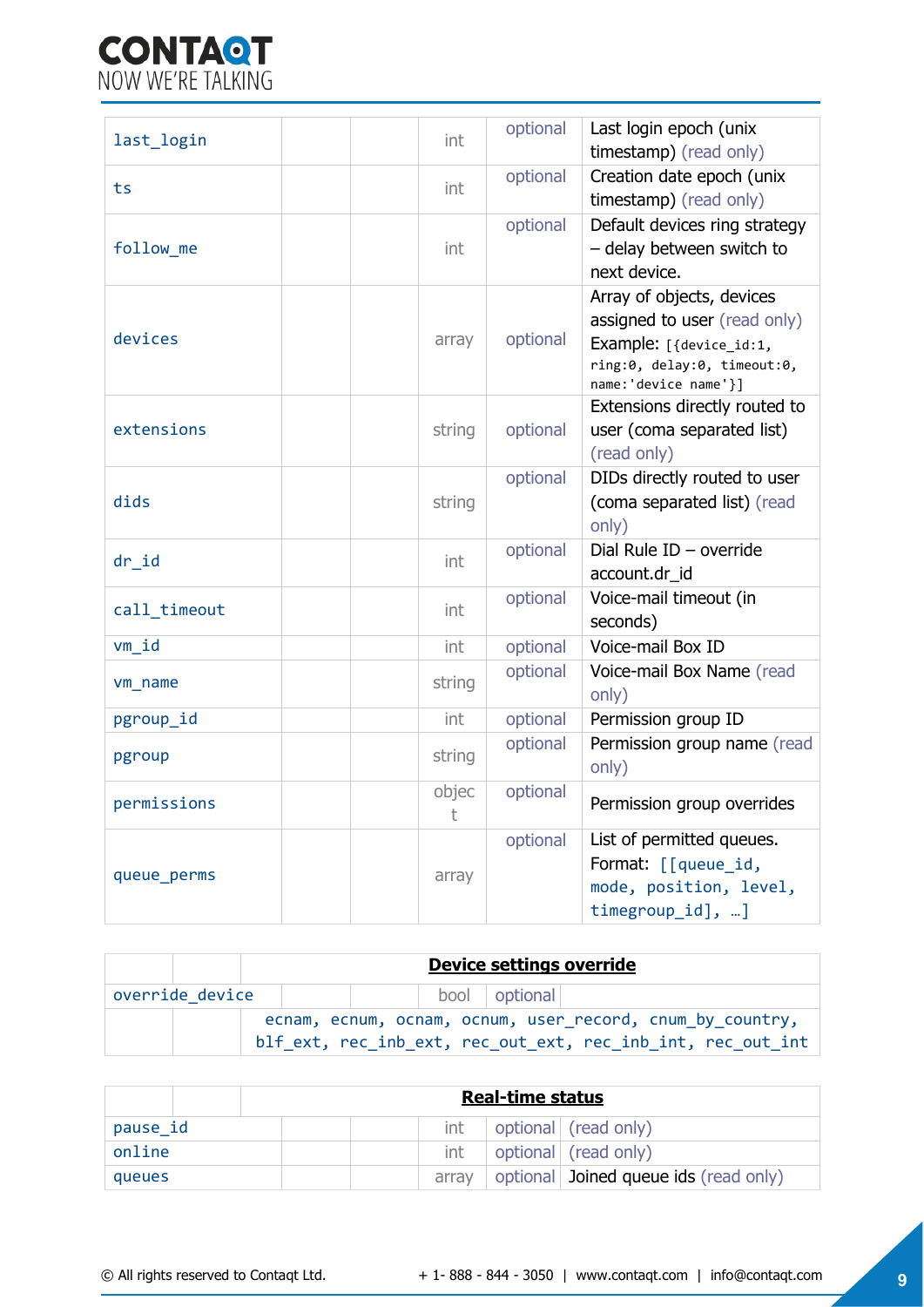|                          |  |     |          | <b>Overrides (of account defaults)</b>          |
|--------------------------|--|-----|----------|-------------------------------------------------|
| session ttl              |  | int | optional | Session timeout (in seconds)                    |
| max snooze               |  | int |          | optional   Maximum allowed number of<br>snoozes |
| wrap_up_time             |  | int | optional | Wrap up time (in seconds)                       |
| no answer delay t<br>ime |  | int | optional | No answer delay (in seconds)                    |
| reject_delay_time        |  | int |          | optional   Reject delay (in seconds)            |
| busy delay time          |  | int | optional | Busy delay (in seconds)                         |
| max no answer            |  | int |          | optional   Max no answer (in seconds)           |

#### **Example 1**

```
POST
https://{your_URL}/api/user?api_key={key}
```
#### **Body**

```
POST
{
     name: "John Smith",
     username: "Jonh123",
     password: "Ab123456",
     email: "usersmail@mail.com",
      in_reports: true,
     is_agent: true,
}
```
#### **JSON Response**

```
{
     "success": true, 
     "data": {
        id": 12345,
          "account_id": XXXX, 
         "active": 1, 
         in\_reports : true,
          "pgroup_id": 0, 
          "username": "Jonh123",
          "email": "mail@nomail.com", 
          "name": "John Smith",
```
 **.**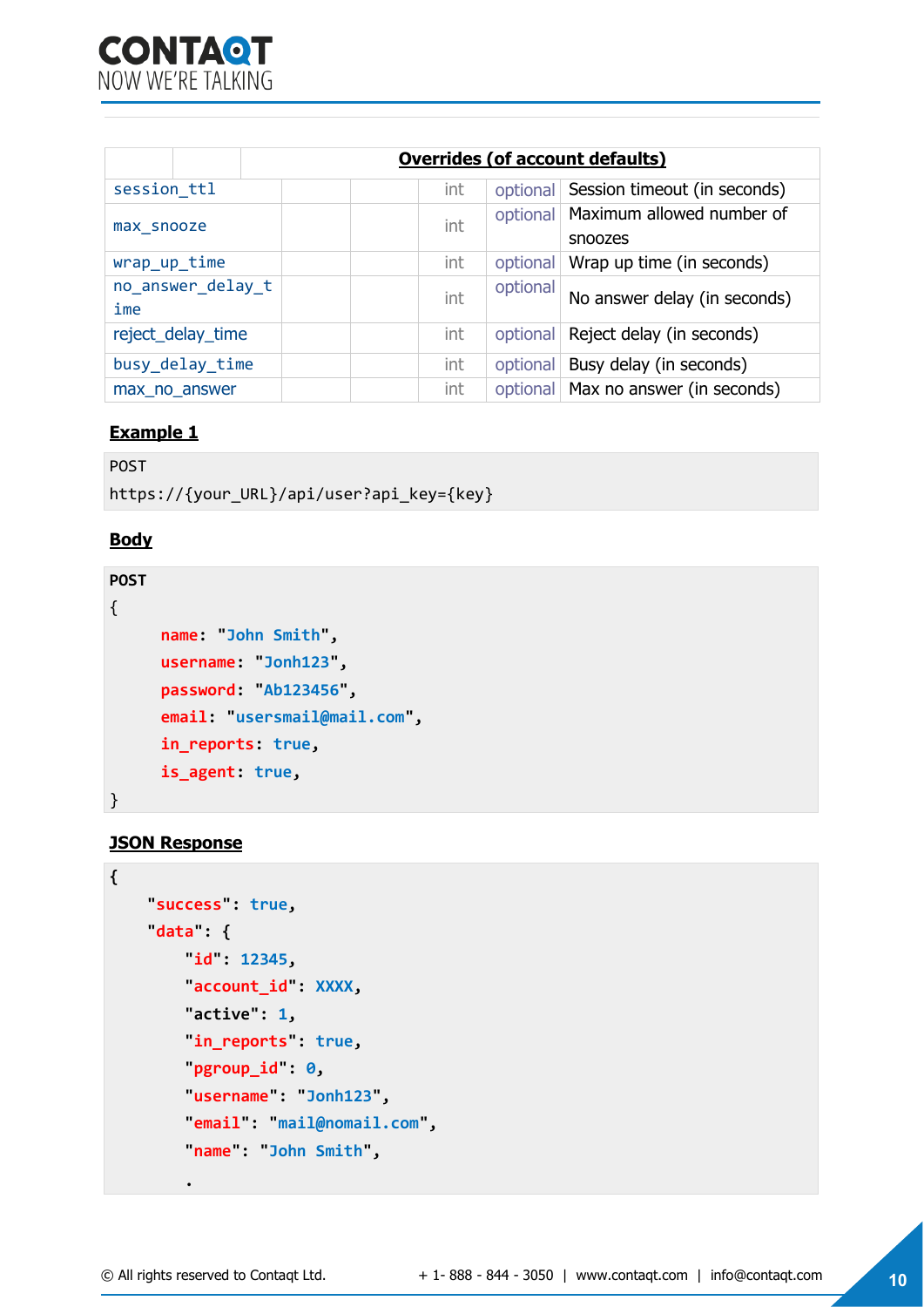

 **. . } }** 

#### **Example 2**

DELETE https://{your\_URL}/api/user/{id}?api\_key={key}

```
{
     "success": true, 
}
```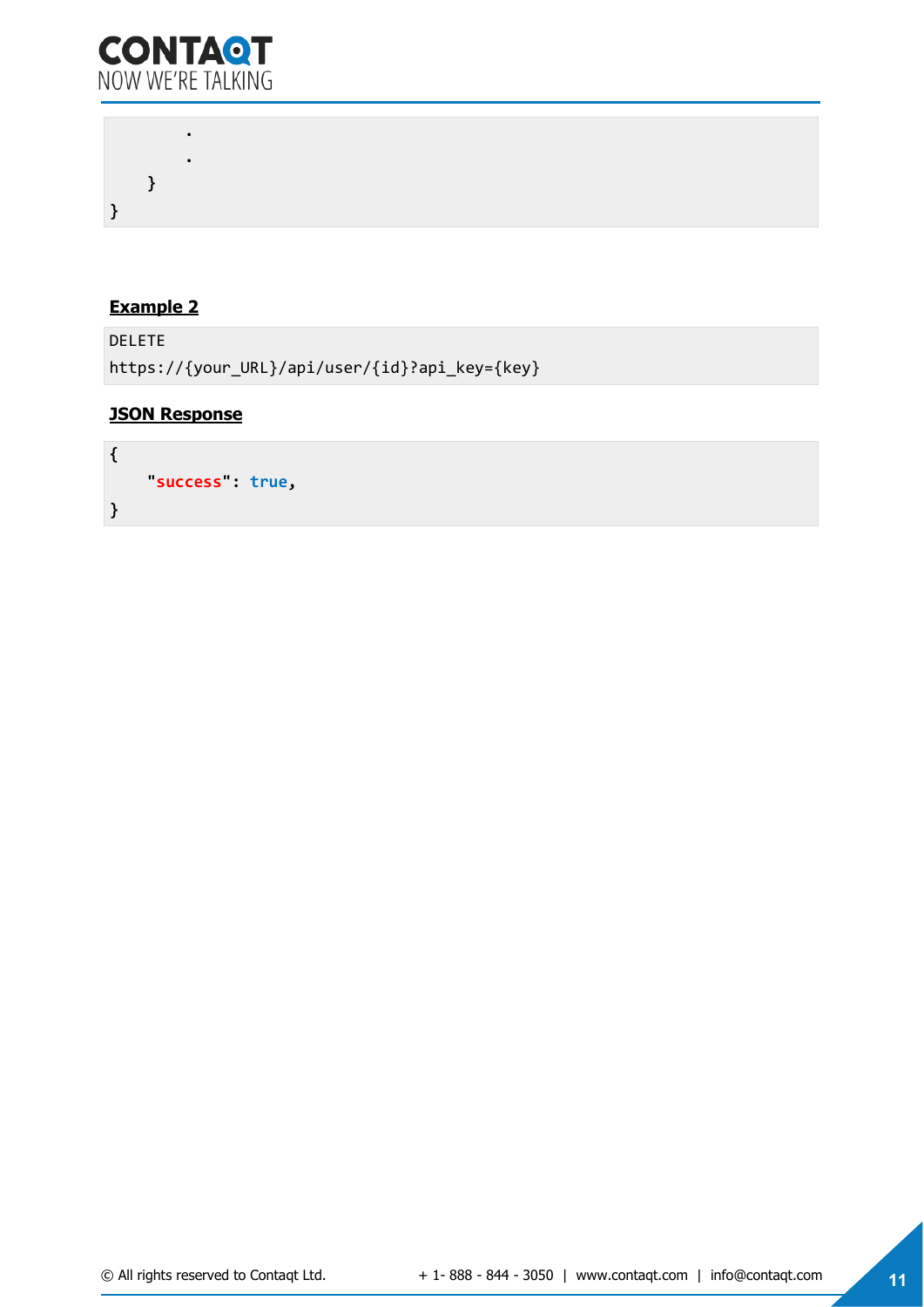# <span id="page-11-0"></span>Agents

To make and / or receive calls, you need to assign device to the agent.

You can assign and unassign device to agents using CheckIn and CheckOut, as well as set / unset pause for agents and add/remove agents from queues.

### **CheckIn**

Check in user into CallCenter Calls activity or assign device to an agent. CheckIn is required to make calls and/or receive calls from queue.

```
GET /api/cc agent/checkIn?user id={id}&api key={key}
```
#### **Parameters:**

| <b>Parameter name</b> | Тур<br>$\bullet$ | <b>Required</b> | <b>Description</b>                                            |
|-----------------------|------------------|-----------------|---------------------------------------------------------------|
| user id               | int              |                 | optional   Id of agent, if not provided used session user_id. |
| forceCheckOut         | int              |                 | optional   Force check-out previous user from the device.     |

#### **Return:**

data – contains the number that the agent need to call in order to finish the check-in process.

#### **Example**

GET

```
https://{your_URL}/api/cc_agent/checkIn?user_id={id}&api_key={key}
```
#### **JSON Response**

```
{
      "success": true, 
     "data": "**9477"
}
```
### **CheckOut**

Check out the user from CallCenter Calls activity or unassign the device from an agent.

```
GET /api/cc_agent/checkOut?user_id={id}&api_key={key}
```
#### **Parameters:**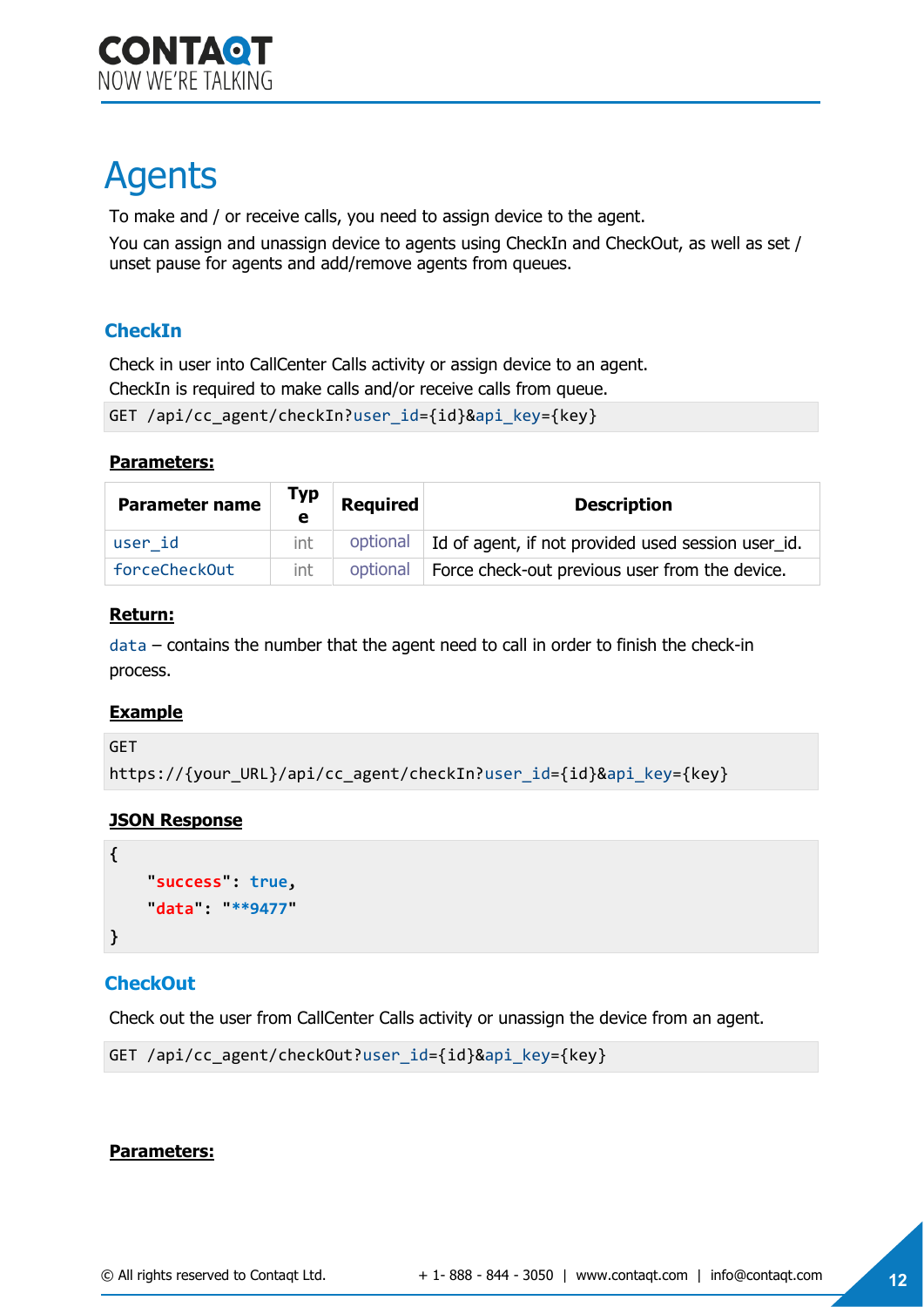

| <b>Parameter</b><br>name | Typ<br>е | <b>Required</b> | <b>Description</b>                                 |
|--------------------------|----------|-----------------|----------------------------------------------------|
| user id                  | int      | optional        | Id of agent, if not provided used session user id. |

#### **Example**

```
GET
```
https://{your\_URL}/api/cc\_agent/checkOut?user\_id={id}&api\_key={key}

#### **JSON Response**

```
{
     "success": true, 
}
```
#### **CheckInDevice**

Check in user into a CallCenter selected device (doesn't require action from user)

GET /api/cc agent/checkInDevice?user id={id}&device id={id}&api key={key}

#### **Parameters:**

| <b>Parameter name</b> | <b>Type</b> | <b>Required</b> | <b>Description</b>                           |
|-----------------------|-------------|-----------------|----------------------------------------------|
| user id               | int         | required        | Id of agent, if not provided used session    |
|                       |             |                 | user id.                                     |
| device id             | int         | required        | If of device                                 |
| forceCheckOut         |             | optional        | send '1' to force CheckOut user from current |
|                       |             |                 | device + CheckOut target device (if in use)  |

#### **Example**

```
GET 
https://{your_URL}/api/cc_agent/checkOut?user_id={id}&device_id={id}&api_k
ey={key}
```
#### **JSON Response**

```
{
      "success": true, 
}
```
#### **SetPause**

Set/unset pause for the agent

```
GET /api/cc_agent/setPause?id={id}&user_id={user_id}&api_key={key}
```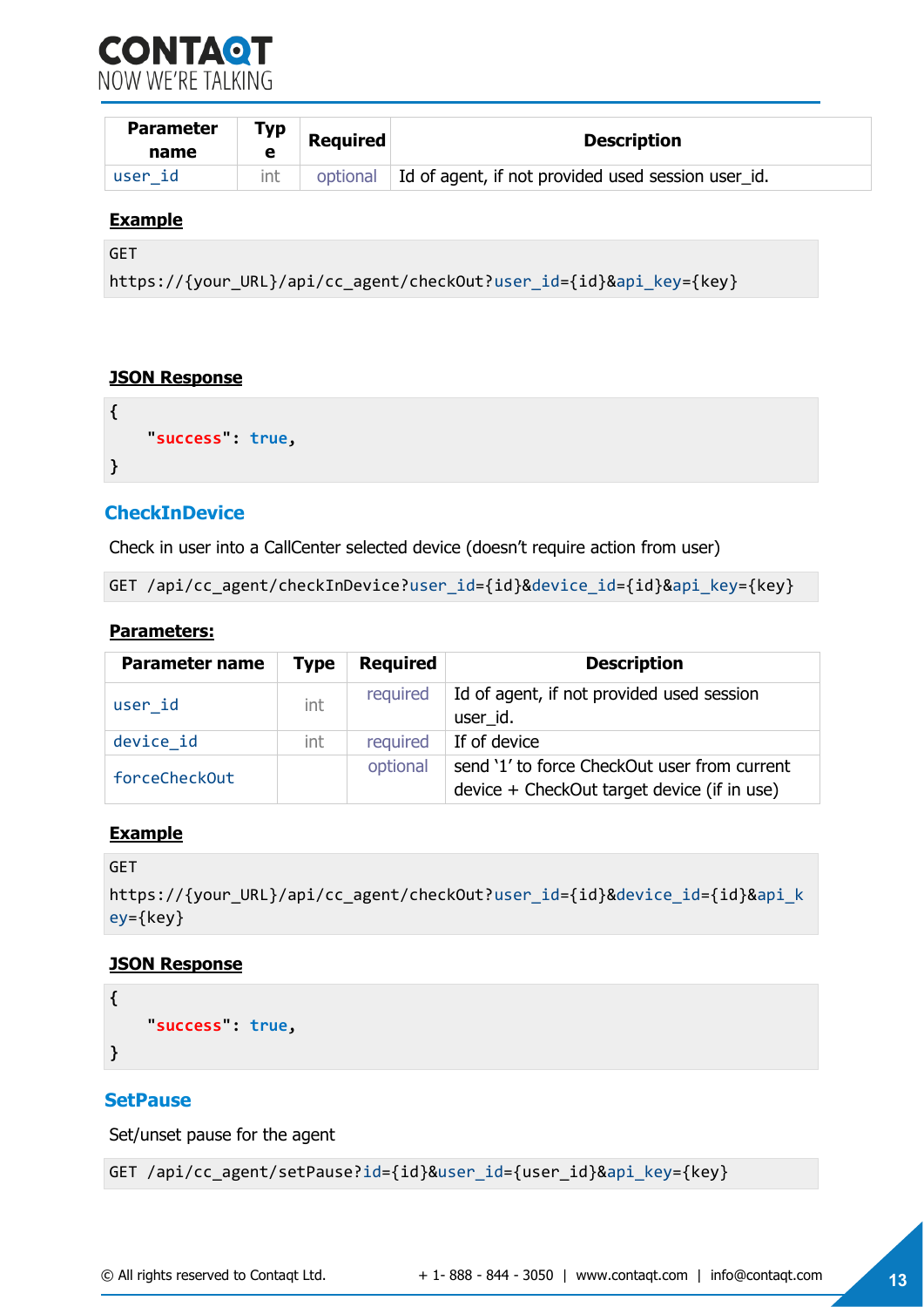

#### **Parameters:**

| <b>Parameter name</b> | <b>Type</b> | <b>Required</b> | <b>Description</b>                                    |
|-----------------------|-------------|-----------------|-------------------------------------------------------|
| id                    | int         |                 | required $\parallel$ Id of pause, or 0 for available. |
| user id               | int         | optional        | Id of agent, if not provided used session<br>user id. |

#### **Example**

```
GET 
https://{your_URL}/api/cc_agent/setPause?id={id}&user_id={user_id}&api_key
=\{key\}
```
#### **JSON Response**

```
{
      "success": true, 
}
```
#### **SetQueues**

Add/remove agent to queues

```
GET /api/cc_agent/setQueues?queue_ids={ids}&user_id={id}&api_key={key}
```
#### **Parameters:**

| <b>Parameter name</b> | <b>Type</b> | <b>Required</b> | <b>Description</b>                                    |
|-----------------------|-------------|-----------------|-------------------------------------------------------|
| queue ids             | int         |                 | required array or comma separated list of ids         |
| user id               | int         | optional        | Id of agent, if not provided used session<br>user id. |

#### **Example**

```
GET 
https://{your_URL}/api/setQueues?queue_ids={ids}&user_id={id}&api_key={key
}
```

```
{
     "success": true, 
    data": {
          "id": XXX, 
          "account_id": YYYY, 
         site id : null,
         "name": "Training Queue", 
          "tv_name": null,
```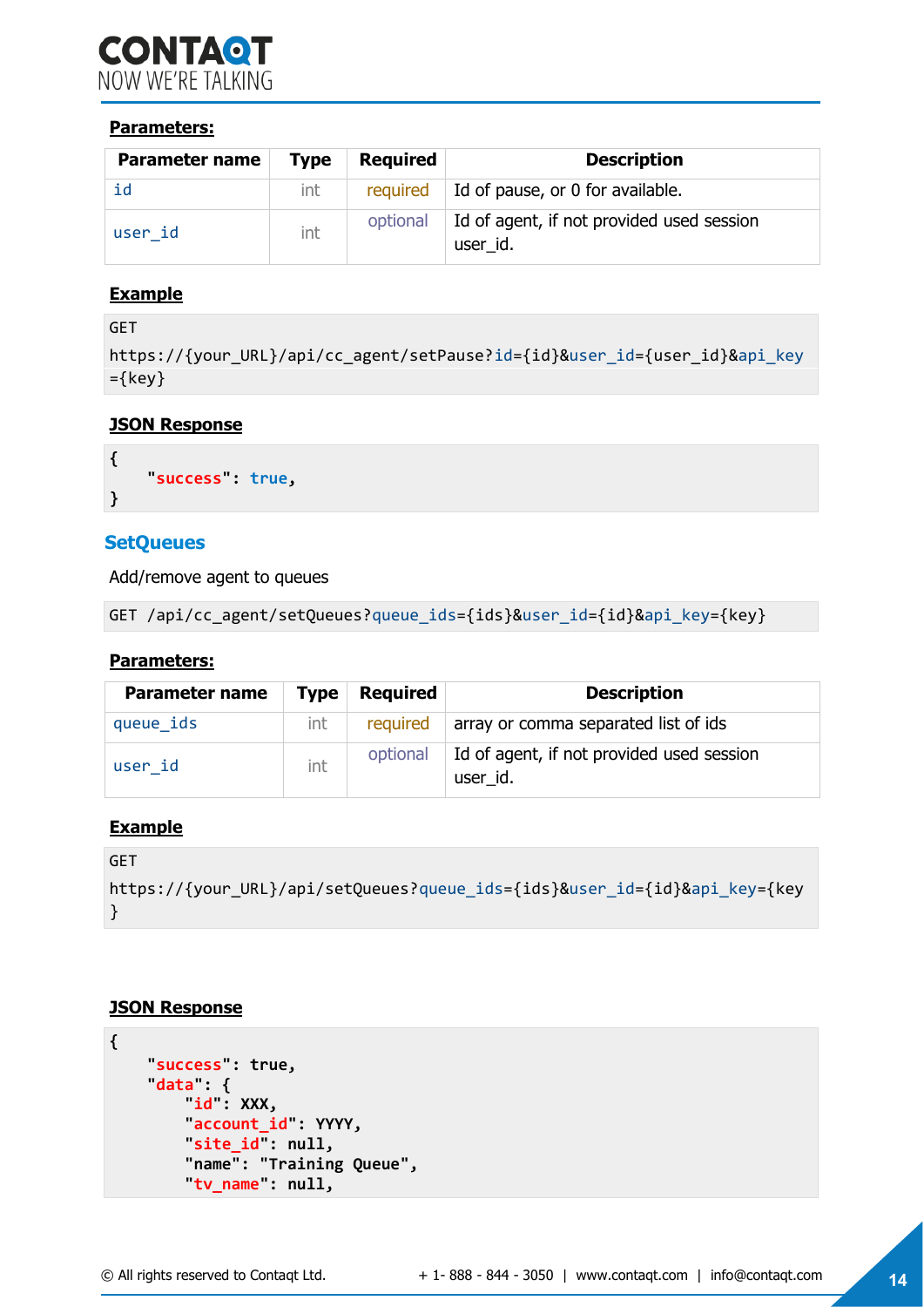

```
 "strategy": "longest-idle-agent", 
          "record": 0, 
         users : [
 [
                   17798, 
                    3, 
                    10, 
                    1, 
                    "user name", 
                   null, 
                   false
               ], 
          ], 
     }
}
```
#### **WrapUp**

Change wrap-up time for a user

GET /api/cc\_agent/wrapup?user\_id={id}&seconds=0&api\_key={key}

#### **Parameters:**

| Parameter name Type |     | Required | <b>Description</b>                                 |  |
|---------------------|-----|----------|----------------------------------------------------|--|
| user id             | int | optional | Id of agent, if not provided used session user_id. |  |
| seconds             | int | optional | Set wrap-up timer to number of seconds from now.   |  |
|                     |     |          | If omitted $-$ add user default wrap-up time.      |  |

#### **Example**

```
GET 
https://{your_URL}/api/cc_agent/wrapup?user_id={id}&seconds=0&api_key={key
}
```
#### **JSON Response**

```
{
     "success": true, 
}
```
### **Events**

To enable Events, you need to set Event Push Notifications URL in account configuration in the UI.

Queue and call events will be sent upon enabling.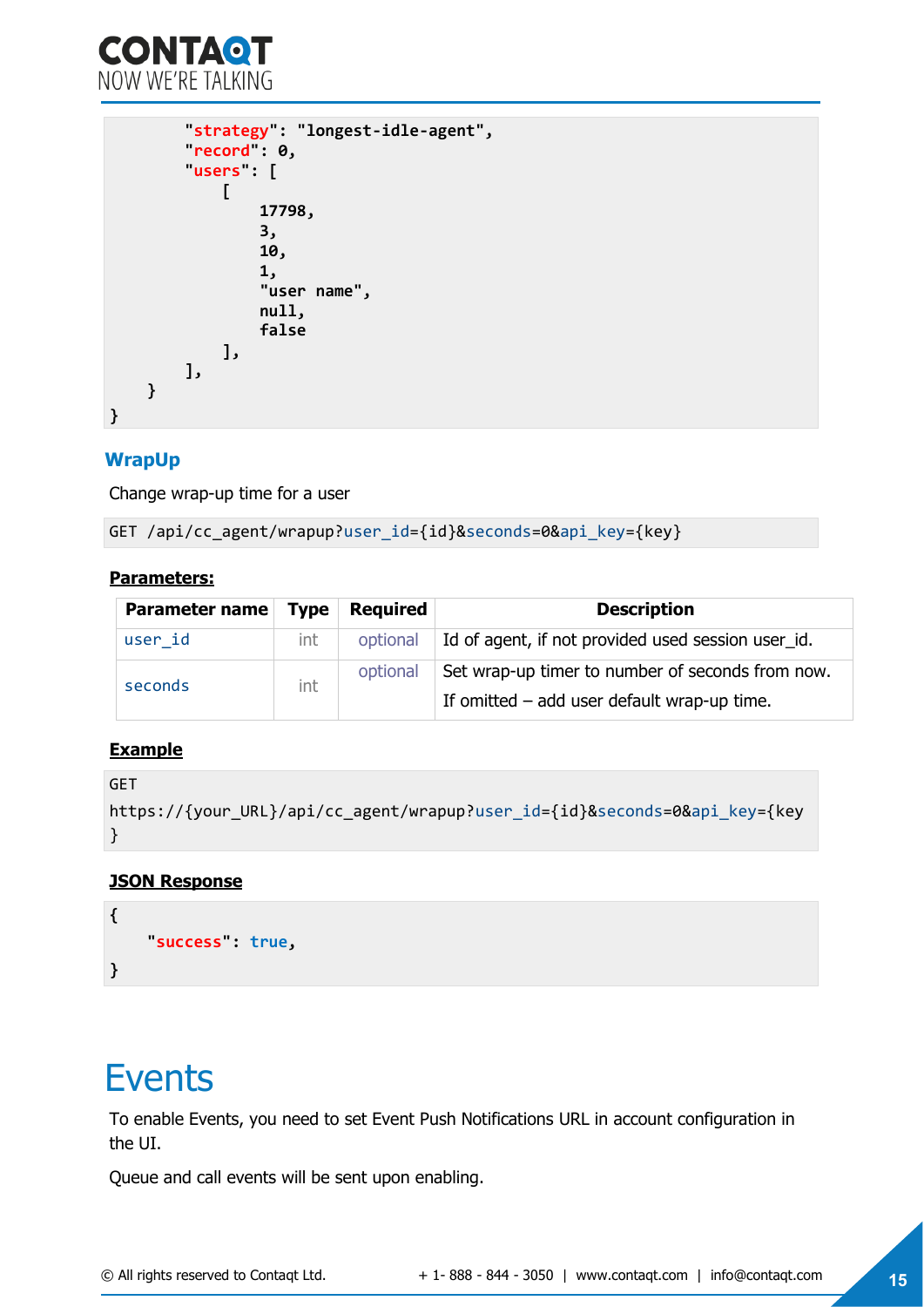#### **Queue events**

#### **Variables in Queue events**

| Event           | Data                                                           |
|-----------------|----------------------------------------------------------------|
| agent: checkin  | user_id, device_id, device_name                                |
| agent: checkout | user id                                                        |
| queue: join     | user_id, queues<br>- (array) joined queue ids                  |
| queue: leave    | - (array) queue ids that was left<br>user_id, queues           |
| agent: status   | user_id, activity_id, pause_id, in_calls (1 if calls activity) |

#### **Call events**

Event names: call:ring, call:answer, call:end, call:start (only for queue calls)

#### **Variables in call events**

| <b>Event</b>  | <b>Data</b>                                                       |
|---------------|-------------------------------------------------------------------|
| id            | Call UUID                                                         |
| call_id       | UUID of first leg, same for all legs of one call                  |
| ts            | Event time epoch (unix timestamp)                                 |
| site_id       | Site ID                                                           |
| type          | type of call (inbound / outbound / internal / queue / fax / conf) |
| dst_num       | Dialed destination number                                         |
| src device id | Source device ID                                                  |
| dst_device_id | Destination device ID                                             |
| src_user_id   | Source user ID                                                    |
| dst user id   | Destination user ID                                               |
| cid num       | Caller ID number                                                  |
| cid_name      | Caller ID name                                                    |
| a2            | Country code (in ISO 3166-1 alpha-2 format)                       |
| tags          | Provided tags                                                     |
| queue_id      | If queue calls                                                    |
| lead id       | Provided lead_id                                                  |
| lead name     | Provided lead_name                                                |
| campaign_id   | Provided campaign_id                                              |
| dialer_id     | If originated by dialer                                           |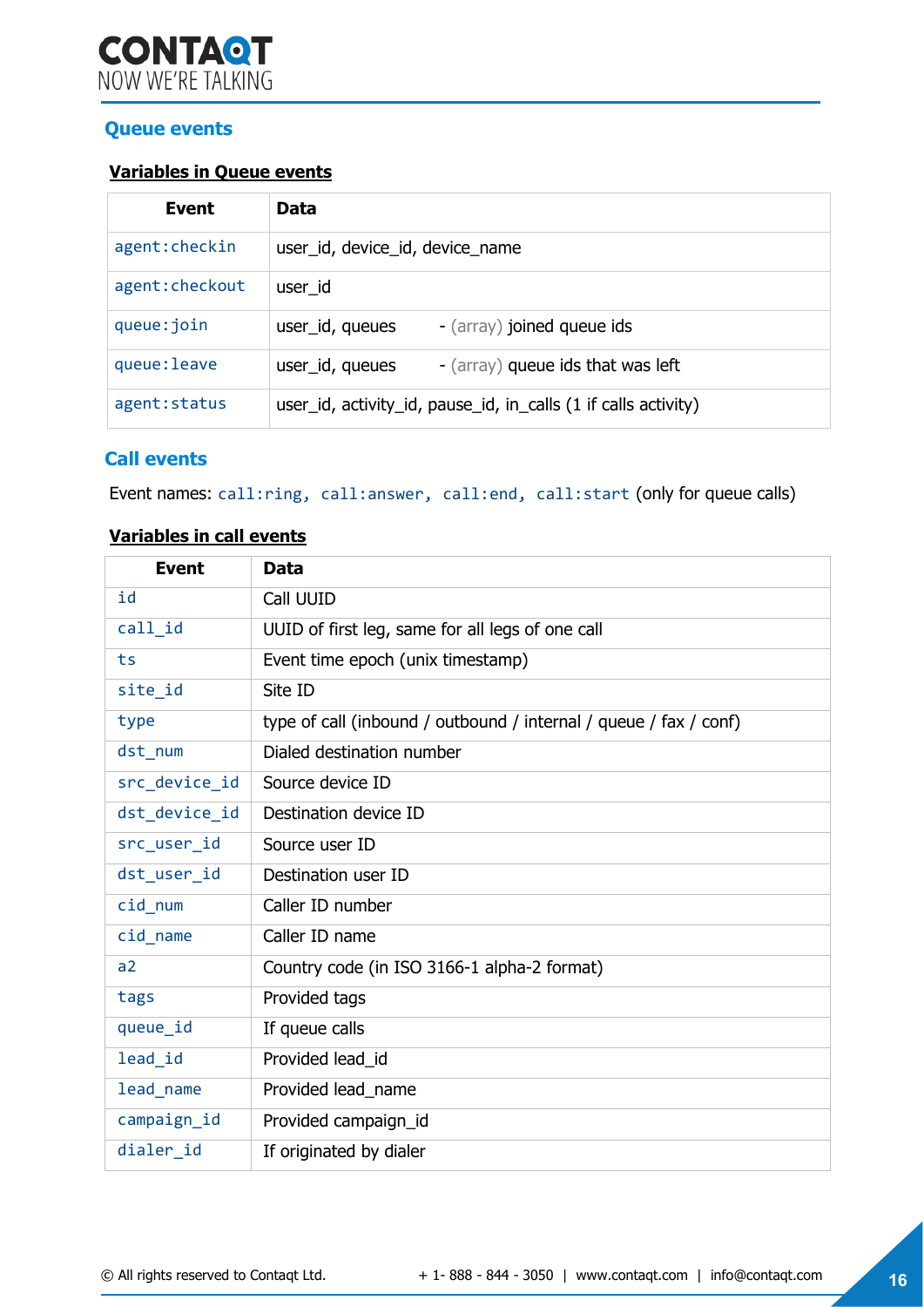

| conference id | On conference calls                                                                                                                                                                                                                   |  |  |
|---------------|---------------------------------------------------------------------------------------------------------------------------------------------------------------------------------------------------------------------------------------|--|--|
| call_script   | Call Script ID                                                                                                                                                                                                                        |  |  |
| waitms        | Waiting time (in milliseconds)                                                                                                                                                                                                        |  |  |
| durationms    | Call duration (in milliseconds)                                                                                                                                                                                                       |  |  |
| progressms    | The amount of time in milliseconds between the sip invite and the sip 180<br>message                                                                                                                                                  |  |  |
| billms        | Time between answer and hang-up (in milliseconds)                                                                                                                                                                                     |  |  |
| cc_wait       | Waiting time in queue (in seconds)                                                                                                                                                                                                    |  |  |
| hangup_cause  | Hang-up code. See:<br>https://freeswitch.org/confluence/display/FREESWITCH/Hangup+Cause+Code+Table                                                                                                                                    |  |  |
| canceled      | Contains disconnect reason for not answered <b>queue</b> calls. One of:                                                                                                                                                               |  |  |
|               | <b>NONE</b><br>- no specific reason<br><b>TIMEOUT</b><br>- caller has been waiting more than the timeout<br>NO_AGENT_TIMEOUT<br>- caller has been waiting more than the<br><b>BREAK OUT</b><br>no_agent_timeout<br>- caller abandoned |  |  |

# <span id="page-16-0"></span>**Queues**

Queues allow you to route incoming calls to a specific group of agents based on the department (ex. technical or financial), language (English, Spanish, German, French …) or other criteria.

Within the queue the call gets routed to the first available agent according to the strategy set (Longest Idle Agent, Round Robin, Top Down or other).

#### /api/cc\_quque

#### **Queue Properties**

| <b>Field</b> | <b>Type</b> | <b>Required</b> | <b>Description</b>                                                                                                                                                                                               |
|--------------|-------------|-----------------|------------------------------------------------------------------------------------------------------------------------------------------------------------------------------------------------------------------|
| id           | int         | optional        | (read only)                                                                                                                                                                                                      |
| account_id   | int         | optional        | (read only)                                                                                                                                                                                                      |
| name         | string      | required        | User full name (required)                                                                                                                                                                                        |
| tv_name      | string      | optional        | Short name (for TV title)                                                                                                                                                                                        |
| strategy     | string      | required        | (required) ring-all / longest-idle-agent /<br>round-robin / top-down / agent-with-least-<br>talk-time / agent-with-fewest-calls /<br>sequentially-by-agent-order / sequentially-<br>by-next-agent-order / random |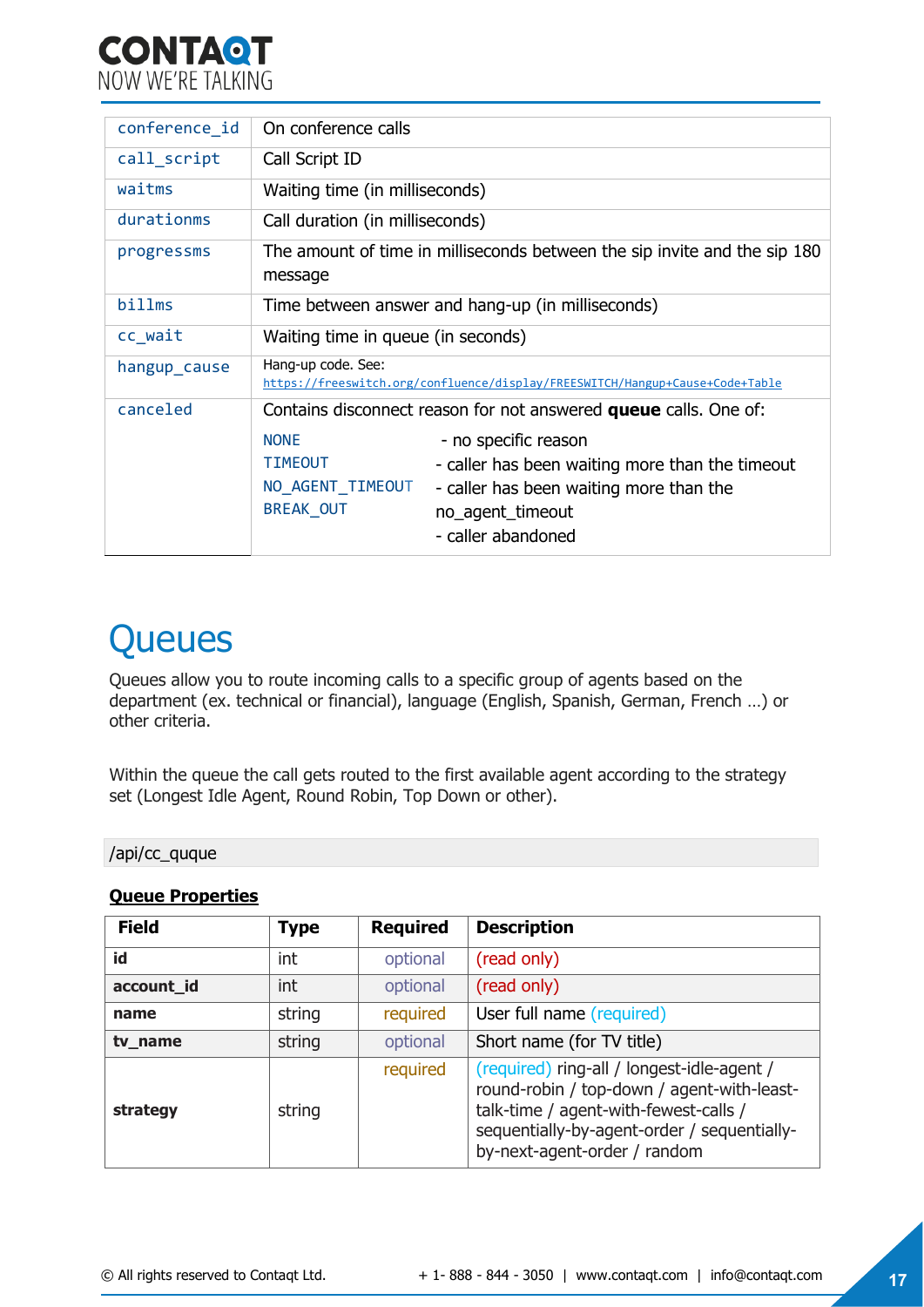

| record                                          | int    | optional | Override recording flag                                                                                |
|-------------------------------------------------|--------|----------|--------------------------------------------------------------------------------------------------------|
| time_base_score                                 | string | required | (required) system / queue                                                                              |
| max_wait_time                                   | int    |          |                                                                                                        |
| max_wait_time_w<br>ith_no_agent                 | int    | optional |                                                                                                        |
| max_wait_time_wi<br>th_no_agent_time<br>reached | int    | optional |                                                                                                        |
| tier_rules_apply                                | bool   | optional |                                                                                                        |
| tier_rule_wait_sec<br>ond                       | int    | optional |                                                                                                        |
| tier_rule_no_agent<br>_no_wait                  | bool   | optional |                                                                                                        |
| discard_abandone<br>d after                     | int    | optional |                                                                                                        |
| abandoned_resum<br>e allowed                    | bool   | optional |                                                                                                        |
| tier rule wait mul<br>tiply_level               | bool   | optional |                                                                                                        |
| announce_id                                     | int    | optional | Periodic announcement media id                                                                         |
| announce_frequen<br><b>cy</b>                   | int    | optional | (in seconds)                                                                                           |
| moh_id                                          | int    | optional | Music on hold media id                                                                                 |
| sla_strategy                                    | int    | optional | Service-level agreement Strategy                                                                       |
| sla_answer_time                                 | int    | optional | Service-level agreement time (in seconds)                                                              |
| auto_answer                                     | bool   | optional |                                                                                                        |
| pre_bridge_annou<br>nce                         | int    | optional | Media id                                                                                               |
| join_announce                                   | int    | optional | Media id                                                                                               |
| exits                                           | json   | optional | Exits destinations config                                                                              |
| ring timeout                                    | int    | optional |                                                                                                        |
| background_color                                | string | optional | (in TV)                                                                                                |
| font color                                      | string | optional | (in TV)                                                                                                |
| labels                                          | array  | optional | Array or comma separated list of label IDs                                                             |
| avg_wait_range                                  | int    | optional |                                                                                                        |
| audio_playback                                  | json   | optional |                                                                                                        |
| music_advanced                                  | bool   | optional |                                                                                                        |
| user_ids                                        |        | optional | (read only)                                                                                            |
| extensions                                      |        | optional | (read only)                                                                                            |
| users                                           |        | optional | (put/post only) Assigned agents array<br>Format: [[user_id, mode, position, level,<br>timegroup_id], ] |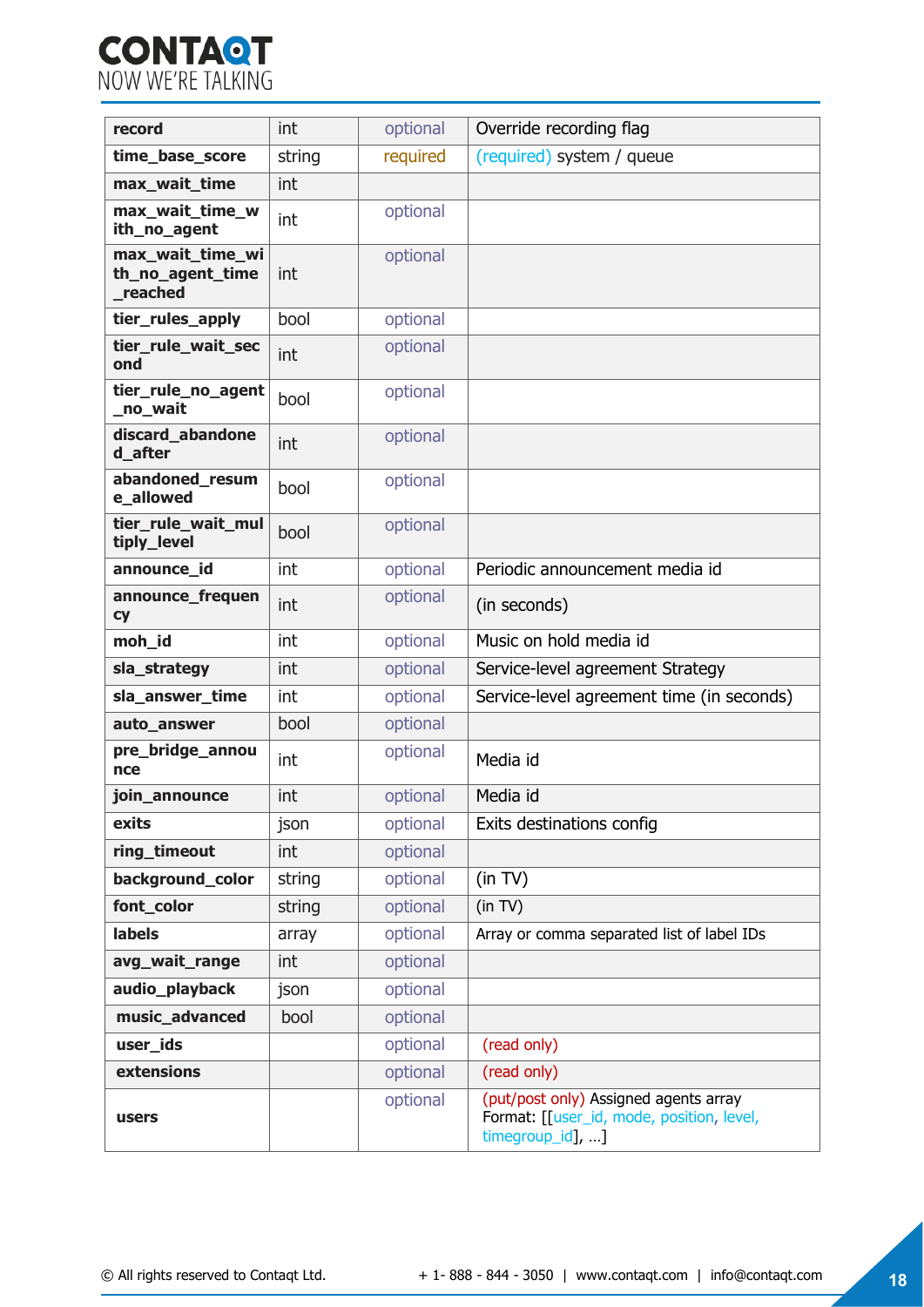### **CONTAQT** NOW WF'RE TAI KING

#### **Example**

#### **GET**

```
https://{your_URL}/api/cc_quque?name={name}&strategy={strategy}&time_base_sco
re={system/queue}&api_key={key}
```
#### **JSON Response**

```
{
     "success": true, 
     "data": {
         "id": XXX, 
         "account_id": XXXX, 
        \text{site}_id : null,
         "name": "QUEUE-NAME", 
         "tv_name": null, 
         "strategy": "longest-idle-agent", 
         "record": 0, 
         "time_base_score": "", 
 . 
 . 
 . 
     }
}
```
### **Queue Additional Methods**

#### <span id="page-18-0"></span>**Manage queue agents**

| <b>Method</b><br><b>URL</b> |               | <b>Description</b>                                                                      |  |
|-----------------------------|---------------|-----------------------------------------------------------------------------------------|--|
| /api/cc_queue/{id}/users    | <b>GET</b>    | List of assigned agents                                                                 |  |
| /api/cc_queue/{id}/users    | <b>POST</b>   | Add agents<br>Params: users - [[user_id, mode, position, level,<br>timegroup_id], ]     |  |
| /api/cc_queue/{id}/users    | <b>PUT</b>    | Replace agents<br>Params: users - [[user_id, mode, position, level,<br>timegroup_id], ] |  |
| /api/cc_queue/{id}/users    | <b>DELETE</b> | Delete agents<br>Params: ids - array or comma separated list or user_ids                |  |

#### **Example**

**GET**